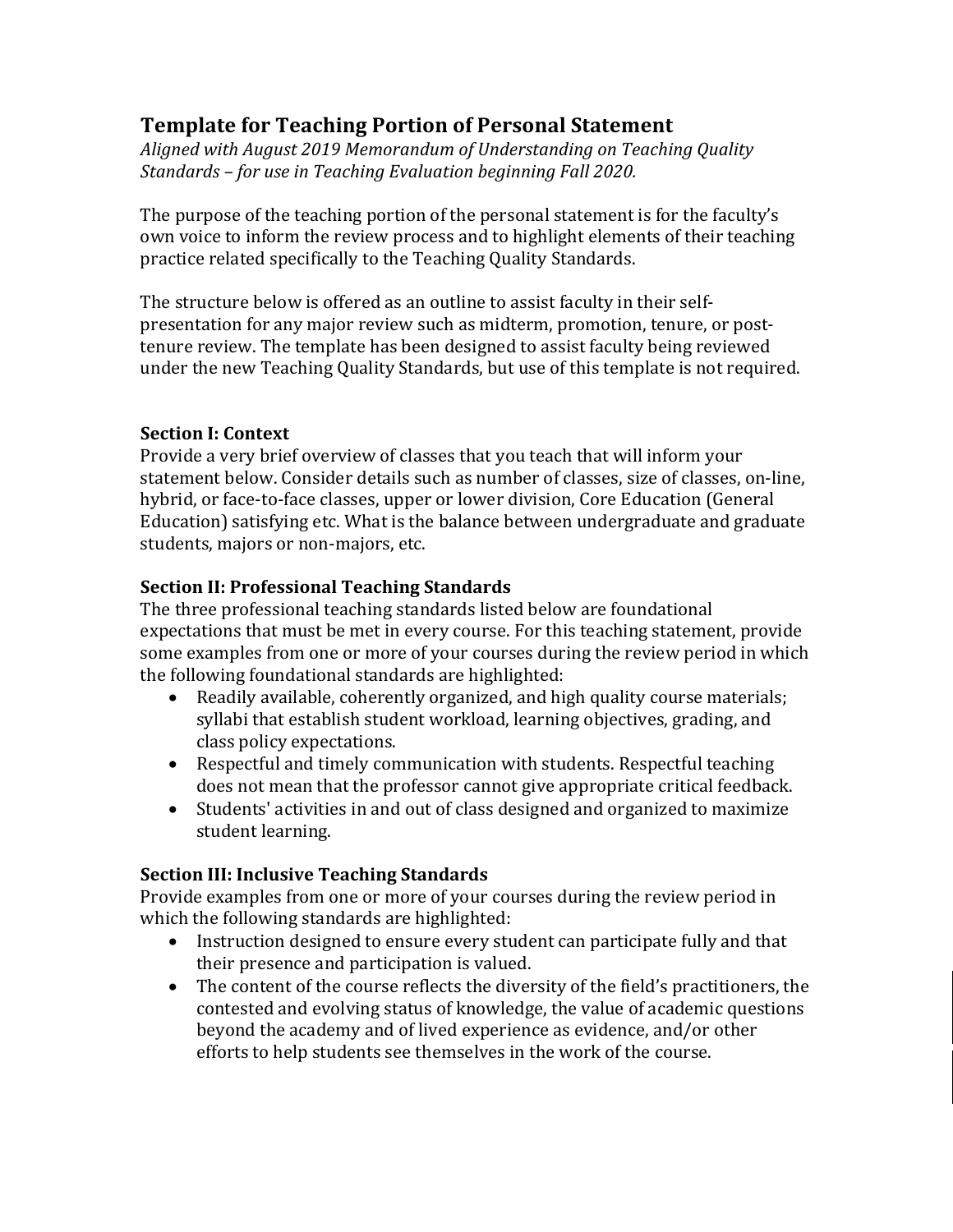### **Section IV: Engaged Teaching Standard**

Describe how you engaged in continual improvement of your teaching practice across the review period. Consider discussing how you incorporated feedback from students and peers, or how insights from professional development opportunities led to changes in your teaching practice. The specific teaching standard that you are addressing is:

• Demonstrated reflective teaching practice, including through the regular revision of course content and pedagogy.

### **Section V: Research-Informed Teaching Standards**

Provide examples from one or more of your courses during the review period in which the following standards are highlighted:

- Instruction models a process or culture of inquiry characteristic of disciplinary or professional expertise.
- Evaluation of student performance linked to explicit goals for student learning established by faculty member, unit, and, for core education, university; the goals and criteria for meeting them are made clear to students.
- Timely, useful feedback on activities and assignments, including indicating students' progress in course.
- Instruction engages, challenges, and supports students.

## **Section VI: Additional Positive Factors**

Consider documenting your efforts related to any of the following additional positive factors listed in the MOU. These are not required for an evaluation of "exceeds expectations," but in some cases may improve an evaluation from "meets" expectations" to "exceeds expectations." These include, but are not limited to:

- Participation in professional teaching development, and/or engagement in campus or national discussions about quality pedagogy and curricula;
- Development of new courses;
- Facilitation of productive student interaction and peer learning;
- Contribution to student learning outside the classroom as demonstrated by, for example, the development of co-curricular activities or communityengaged projects, or a coherent approach to academic coaching and skillbuilding in office hours;
- Contribution of teaching to the Clark Honors College, departmental honors, first-year experiences, or other educational excellence and student success initiatives;
- Grants, fellowships, or other awards for teaching excellence and innovation;
- Supervision of research/creative activity of graduate and undergraduate students beyond the mentoring expected as part of one's professional responsibilities such as joint conference presentations, co-authorship of research articles, creative production and other work, and teaching independent study, research, and readings courses;
- Serving on a higher than average number of graduate student committees.